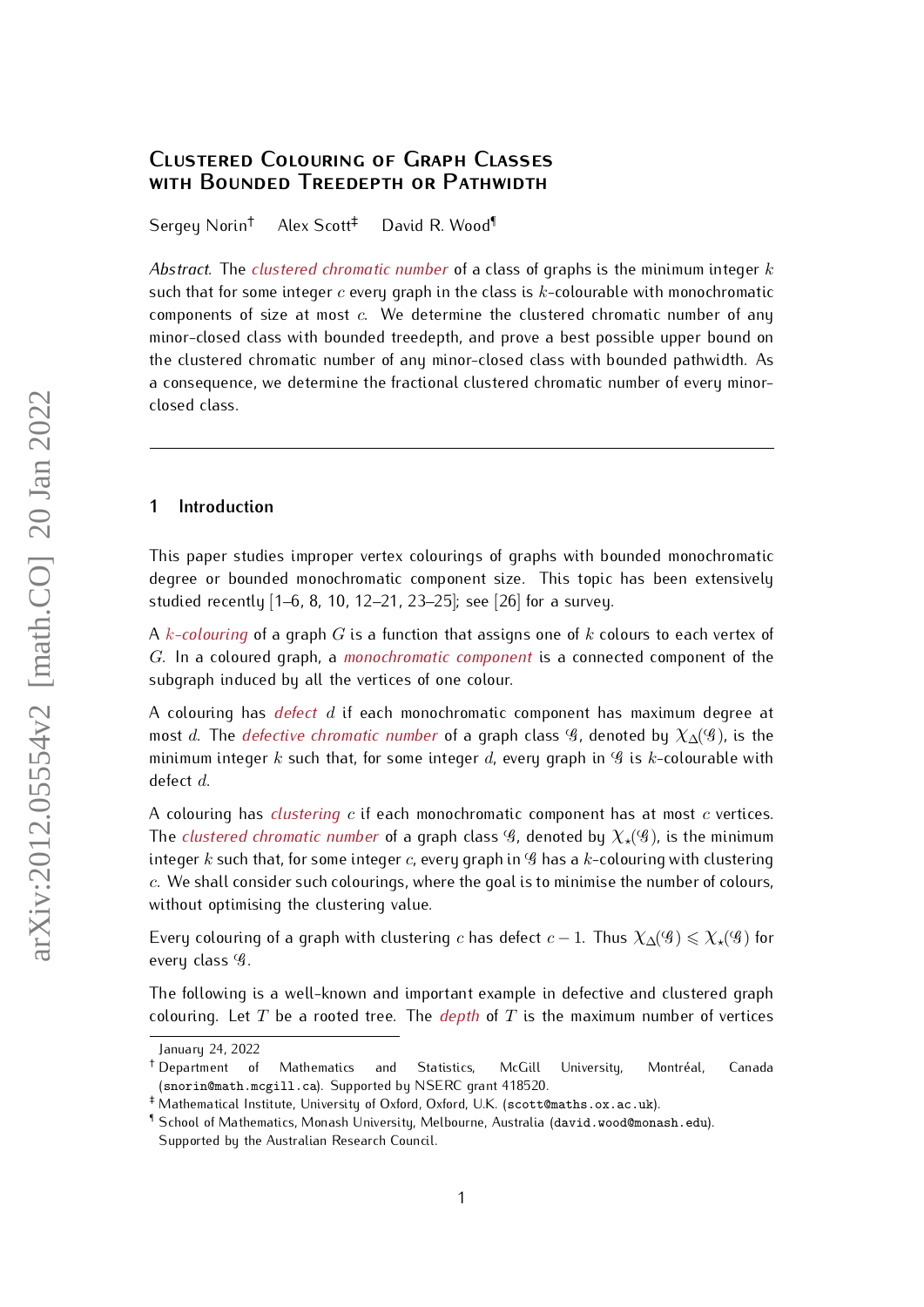on a root–to–leaf path in T. The *closure* of T is obtained from T by adding an edge between every ancestor and descendant in T. For  $h, k \geq 1$ , let  $C(h, k)$  be the closure of the complete  $k$ -ary tree of depth  $h$ , as illustrated in Figure [1.](#page-1-0)



<span id="page-1-0"></span>Figure 1: The standard example  $C(4, 2)$ .

It is well known and easily proved (see [\[26\]](#page-13-6)) that there is no  $(h-1)$ -colouring of  $C(h, k)$ with defect  $k-1$ , which implies there is no  $(h-1)$ -colouring of  $C(h, k)$  with clustering k. This says that if a graph class  $\mathscr G$  includes  $C\langle h, k \rangle$  for all k, then the defective chromatic number and the clustered chromatic number are at least  $h$ . Put another way, define the *tree-closure-number* of a graph class  $\mathscr G$  to be

$$
ten(\mathcal{G}) := min\{h : \exists k \ C \langle h, k \rangle \notin \mathcal{G}\} = max\{h : \forall k \ C \langle h, k \rangle \in \mathcal{G}\} + 1;
$$

then

$$
\chi_\star({\mathscr{G}})\geqslant \chi_\Delta({\mathscr{G}})\geqslant {\rm trn}({\mathscr{G}})-1.
$$

<span id="page-1-1"></span>Our main result, Theorem [1](#page-1-1) below, establishes a converse result for minor-closed classes with bounded treedepth. First we explain these terms. A graph H is a *minor* of a graph G if a graph isomorphic to H can be obtained from some subgraph of G by contracting edges. A class of graphs M is *minor-closed* if for every graph  $G \in \mathcal{M}$  every minor of G is in M, and M is *proper* minor-closed if, in addition, some graph is not in M. The *connected treedepth* of a graph H, denoted by  $\overline{\text{td}}(H)$ , is the minimum depth of a rooted tree  $T$  such that  $H$  is a subgraph of the closure of  $T$ . This definition is a variant of the more commonly used definition of the *treedepth* of H, denoted by  $td(H)$ , which equals the maximum connected treedepth of the connected components of H. (See [\[22\]](#page-13-7) for background on treedepth.) If H is connected, then  $\mathrm{td}(H) = \mathrm{td}(H)$ . In fact,  $\mathrm{td}(H) = \overline{\mathrm{td}}(H)$  unless H has two connected components  $H_1$  and  $H_2$  with  $\mathrm{td}(H_1) = \mathrm{td}(H_2) = \mathrm{td}(H)$ , in which case  $\overline{\mathrm{td}}(H) = \mathrm{td}(H) + 1$ . It is convenient to work with connected treedepth to avoid this distinction. A class of graphs has *bounded treedepth* if there exists a constant  $c$  such that every graph in the class has treedepth at most c.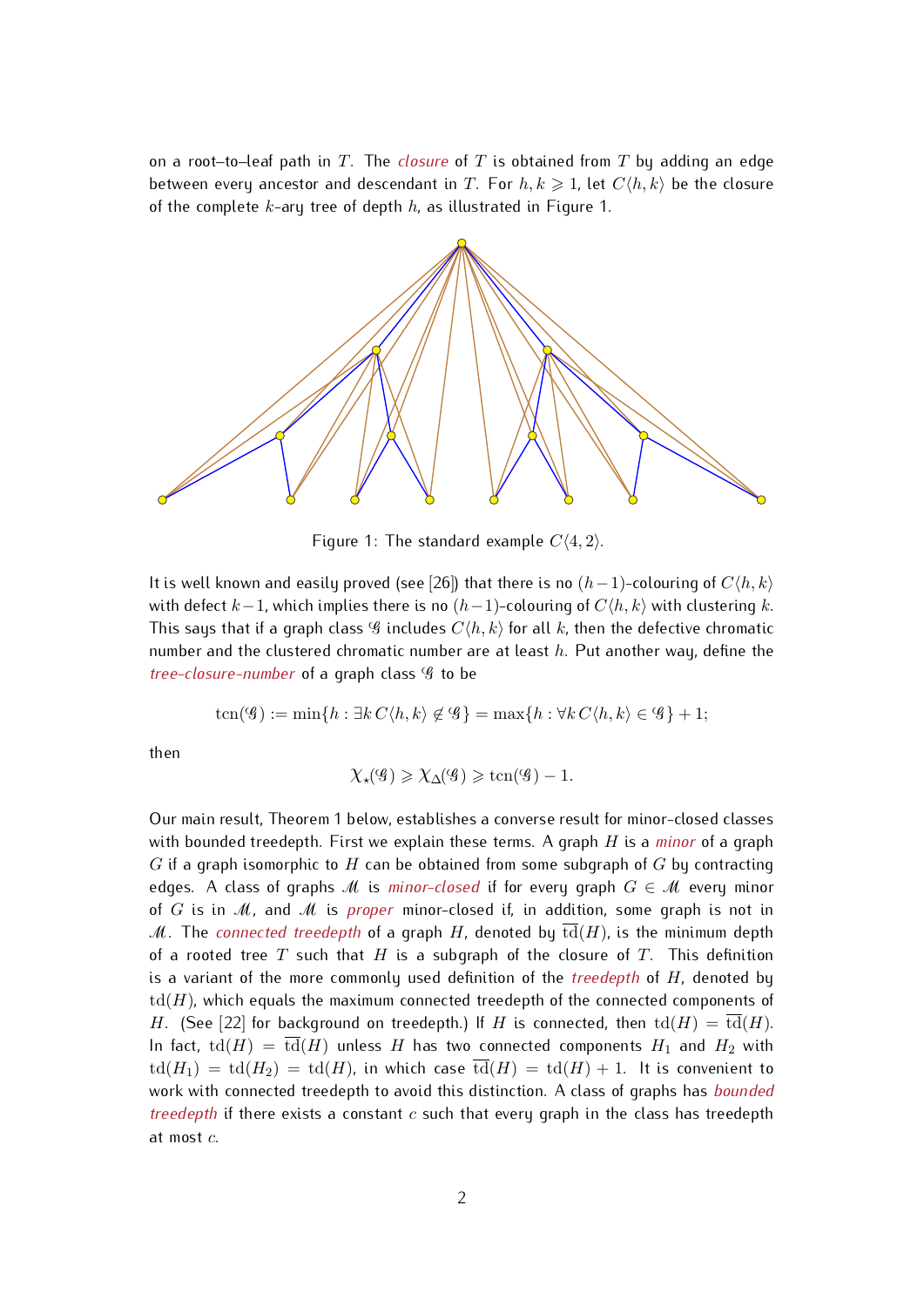**Theorem 1.** *For every minor-closed class* G *with bounded treedepth,*

$$
\chi_{\Delta}(q) = \chi_{\star}(q) = \text{tcn}(q) - 1.
$$

Our second result concerns pathwidth. A *path-decomposition* of a graph G consists of a sequence  $(B_1, \ldots, B_n)$ , where each  $B_i$  is a subset of  $V(G)$  called a  $\overline{bag}$ , such that for every vertex  $v \in V(G)$ , the set  $\{i \in [1,n] : v \in B_i\}$  is an interval, and for every edge  $vw \in E(G)$  there is a bag  $B_i$  containing both v and w. Here  $[a, b] := \{a, a+1, \ldots, b\}.$ The *width* of a path decomposition  $(B_1, \ldots, B_n)$  is  $\max\{|B_i| : i \in [1, n]\} - 1$ . The *pathwidth* of a graph G is the minimum width of a path-decomposition of G. Note that paths (and more generally caterpillars) have pathwidth 1. A class of graphs has *bounded pathwidth* if there exists a constant c such that every graph in the class has pathwidth at most c.

<span id="page-2-0"></span>**Theorem 2.** *For every minor-closed class* G *with bounded pathwidth,*

$$
\chi_{\Delta}(\mathcal{G}) \leqslant \chi_{\star}(\mathcal{G}) \leqslant 2 \operatorname{tcn}(\mathcal{G}) - 2.
$$

Theorems [1](#page-1-1) and [2](#page-2-0) are respectively proved in Sections [2](#page-4-0) and [3.](#page-9-0) These results are best possible and partially resolve a number of conjectures from the literature, as we now explain.

Ossona de Mendez et al. [\[24\]](#page-13-8) studied the defective chromatic number of minor-closed classes. For a graph H, let  $\mathcal{M}_H$  be the class of H-minor-free graphs (that is, not containing  $H$  as a minor). Ossona de Mendez et al. [\[24\]](#page-13-8) proved the lower bound,  $\chi_{\Delta}(M_H) \geq \overline{\text{td}}(H) - 1$  and conjectured that equality holds.

<span id="page-2-1"></span>**Conjecture 3** ([\[24\]](#page-13-8))**.** *For every graph* H*,*

$$
\chi_{\Delta}(\mathcal{M}_H) = \overline{\operatorname{td}}(H) - 1.
$$

Conjecture [3](#page-2-1) is known to hold in some special cases. Edwards et al. [\[10\]](#page-13-1) proved it if  $H = K_t$ ; that is,  $\chi_{\Delta}(\mathcal{M}_{K_t}) = t - 1$ , which can be thought of as a defective version of Hadwiger's Conjecture; see [\[25\]](#page-13-5) for an improved bound on the defect in this case. Ossona de Mendez et al. [\[24\]](#page-13-8) proved Conjecture [3](#page-2-1) if  $\overline{\mathrm{td}}(H) \leq 3$  or if H is a complete bipartite graph. In particular,  $\chi_{\Delta}(\mathcal{M}_{K_s,t}) = \min\{s,t\}.$ 

Norin et al. [\[23\]](#page-13-4) studied the clustered chromatic number of minor-closed classes. They showed that for each  $k \geqslant 2$ , there is a graph H with treedepth k and connected treedepth k such that  $\chi_*(\mathcal{M}_H) \geq 2k - 2$ . Their proof in fact constructs a set  $\mathcal X$  of graphs in  $\mathcal M_H$ with bounded pathwidth (at most  $2k - 3$  to be precise) such that  $\chi_{\star}(\mathcal{X}) \geq 2k - 2$ . Thus the upper bound on  $\chi_{\star}( \mathcal{G} )$  in Theorem [2](#page-2-0) is best possible.

Norin et al. [\[23\]](#page-13-4) conjectured the following converse upper bound (analogous to Conjecture [3\)](#page-2-1):

<span id="page-2-2"></span>**Conjecture 4** ([\[23\]](#page-13-4))**.** *For every graph* H*,*

$$
\chi_{\star}(\mathcal{M}_H) \leqslant 2\,\overline{\operatorname{td}}(H) - 2.
$$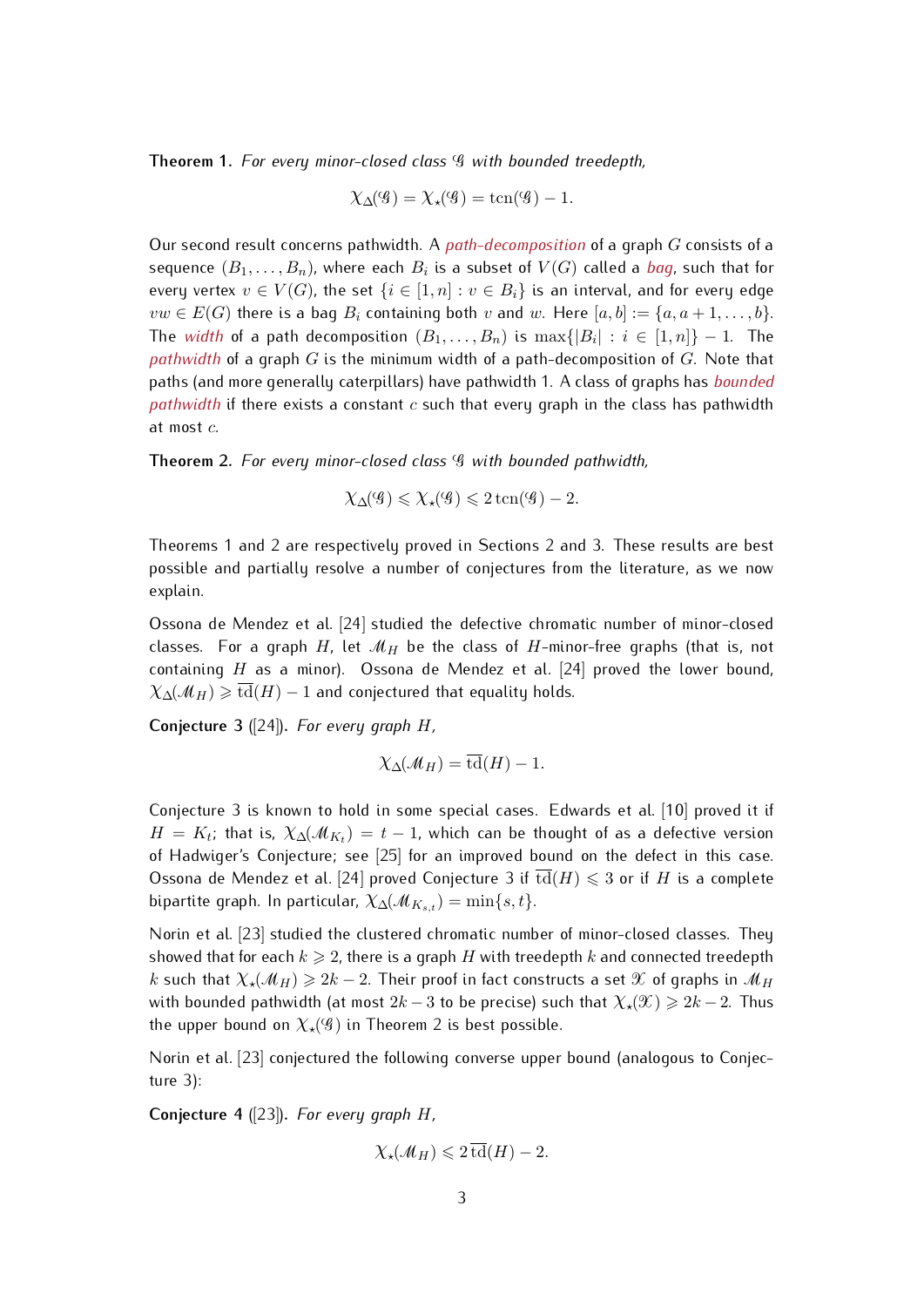While Conjectures [3](#page-2-1) and [4](#page-2-2) remain open, Norin et al. [\[23\]](#page-13-4) showed in the following theorem that  $\chi_{\Delta}(\mathcal{M}_H)$  and  $\chi_{\star}(\mathcal{M}_H)$  are controlled by the treedepth of H:

<span id="page-3-0"></span>**Theorem 5** ([\[23\]](#page-13-4)). For every graph H,  $\chi_{\star}(M_H)$  is tied to the (connected) treedepth of H*. In particular,*

$$
\overline{\operatorname{td}}(H)-1\leqslant \chi_\star(\mathcal{M}_H)\leqslant 2^{\overline{\operatorname{td}}(H)+1}-4.
$$

Theorem [1](#page-1-1) gives a much more precise bound than Theorem [5](#page-3-0) under the extra assumption of bounded treedepth.

Our third main result concerns fractional colourings. For real  $t \geq 1$ , a graph G is *fractionally t-colourable with clustering* c if there exist  $Y_1, Y_2, \ldots, Y_s \subseteq V(G)$  and  $\alpha_1,\ldots,\alpha_s\in[0,1]$  $\alpha_1,\ldots,\alpha_s\in[0,1]$  $\alpha_1,\ldots,\alpha_s\in[0,1]$  such that<sup>1</sup>:

- $\bullet\,$  Every component of  $G[Y_i]$  has at most  $c$  vertices,
- $\bullet \sum_{i=1}^s \alpha_i \leq t$ ,
- $\bullet \sum_{i:v\in Y_i}\alpha_i\geqslant 1$  for every  $v\in V(G).$

The *fractional clustered chromatic number*  $\chi_{\star}^{f}(\mathscr{G})$  *of a graph class*  $\mathscr{G}$  *is the infimum* of  $t > 0$  such that there exists  $c = c(t, \mathcal{G})$  such that every  $G \in \mathcal{G}$  is fractionally  $t$ -colourable with clustering  $c$ .

 $Fractionally \, t\text{-}colourable \, with \, defect \, d$  and  $fractional \, defective \, chromatic \, number \, \chi^f_\Delta(q)$ are defined in exactly the same way, except the condition on the component size of  $G[Y_i]$ is replaced by "the maximum degree of  $G[Y_i]$  is at most  $d$ ".

The following theorem determines the fractional clustered chromatic number and fractional defective chromatic number of any proper minor-closed class.

<span id="page-3-1"></span>**Theorem 6.** *For every proper minor-closed class* G*,*

$$
\chi_{\Delta}^f(\mathcal{G}) = \chi_{\star}^f(\mathcal{G}) = \text{tcn}(\mathcal{G}) - 1.
$$

This result is proved in Section [4.](#page-11-0)

<span id="page-3-2"></span>We now give an interesting example of Theorem [6.](#page-3-1)

**Corollary 7.** *For every surface*  $\Sigma$ *, if*  $\mathscr{G}_{\Sigma}$  *is the class of graphs embeddable in*  $\Sigma$ *, then* 

$$
\chi_{\Delta}^f(\mathscr{G}_{\Sigma}) = \chi_{\star}^f(\mathscr{G}_{\Sigma}) = 3.
$$

*Proof.* Note that  $C(3, k)$  is planar for all k. Thus  $\text{ten}(\mathscr{G}_{\Sigma}) \geq 4$ . Say  $\Sigma$  has Euler genus g. It follows from Euler's formula that  $K_{3,2g+3} \not\in \mathscr{G}_{\Sigma}$ . Since  $K_{3,2g+3} \subseteq C\langle 4, 2g+3 \rangle$ , we have  $C\langle 4, 2g + 3 \rangle \notin \mathscr{G}_{\Sigma}$ . Thus  $\text{ten}(\mathscr{G}_{\Sigma}) = 4$ . The result follows from Theorem [6.](#page-3-1)  $\Box$ 

In contrast to Corollary [7,](#page-3-2) Dvořák and Norin [\[8\]](#page-13-0) proved that  $\chi_{\star}(95) = 4$ . Note that Archdeacon [\[2\]](#page-12-2) proved that  $\chi_{\Delta}( \mathscr{G}_{\Sigma} ) = 3$ ; see [\[5\]](#page-12-3) for an improved bound on the defect.

 $^1$  If  $c=1$ , then this corresponds to a (proper) fractional  $t$ -colouring, and if the  $\alpha_i$  are integral, then this yields a  $t$ -colouring with clustering  $c$ .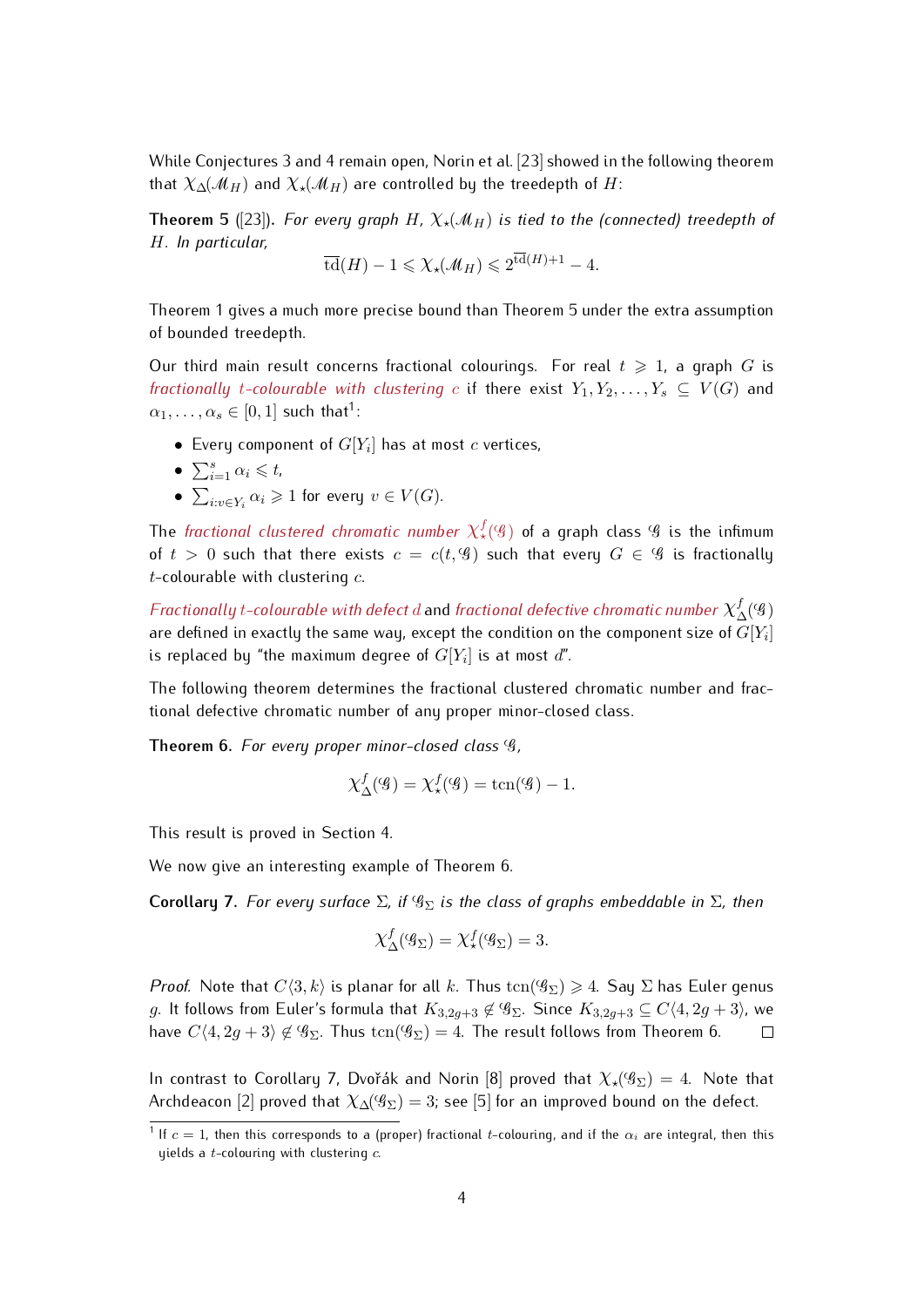# <span id="page-4-0"></span>**2 Treedepth**

Say G is a subgraph of the closure of some rooted tree T. For each vertex  $v \in V(T)$ , let  $T_v$  be the maximal subtree of T rooted at v (consisting of v and all its descendants), and let  $G[T_v]$  be the subgraph of G induced by  $V(T_v)$ .

The *weak closure* of a rooted tree T is the graph G with vertex set  $V(T)$ , where two vertices  $v, w \in V(T)$  are adjacent in G whenever v is a leaf of T and w is an ancestor of v in T. As illustrated in Figure [2,](#page-4-1) let  $W(h, k)$  be the weak closure of the complete  $k$ -ary tree of height  $h$ .



<span id="page-4-1"></span>Figure 2: The weak closure  $W(4, 2)$ .

Note that  $W\langle h, k\rangle$  is a proper subgraph of  $C\langle h, k\rangle$  for  $h \geq 3$ . On the other hand, Norin et al. [\[23\]](#page-13-4) showed that  $W(h, k)$  contains  $C(h, k - 1)$  as a minor for all  $h, k \geq 2$ . Therefore Theorem [1](#page-1-1) is an immediate consequence of the following lemma.

<span id="page-4-2"></span>**Lemma 8.** *For all*  $d, k, h \in \mathbb{N}$  *there exists*  $c = c(d, k, h) \in \mathbb{N}$  *such that for every graph* G *with treedepth at most d, either* G *contains a*  $W\langle h, k\rangle$ -minor or G is  $(h-1)$ -colourable *with clustering* c*.*

*Proof.* Throughout this proof, d, k and h are fixed, and we make no attempt to optimise c.

We may assume that G is connected. So G is a subgraph of the closure of some rooted tree of depth at most d. Choose a tree  $T$  of depth at most  $d$  rooted at some vertex  $r$ , such that  $G$  is a subgraph of the closure of  $T$ , and subject to this,  $\sum_{v\in V(T)}\operatorname{dist}_T(v,r)$ is minimal. Suppose that  $G[T_v]$  is disconnected for some vertex v in T. Choose such a vertex v at maximum distance from r. Since G is connected,  $v \neq r$ . By the choice of v, for each child w of v, the subgraph  $G[T_w]$  is connected. Thus, for some child w of v, there is no edge in  $G$  joining  $v$  and  $G[T_w].$  Let  $u$  be the parent of  $v.$  Let  $T'$  be obtained from  $\tilde T$ by deleting the edge  $vw$  and adding the edge  $uw$ , so that  $w$  is a child of  $u$  in  $T^{\prime}.$  Note that  $G$  is a subgraph of the closure of  $T'$  (since  $v$  has no neighbour in  $G[T_w]$ ). Moreover,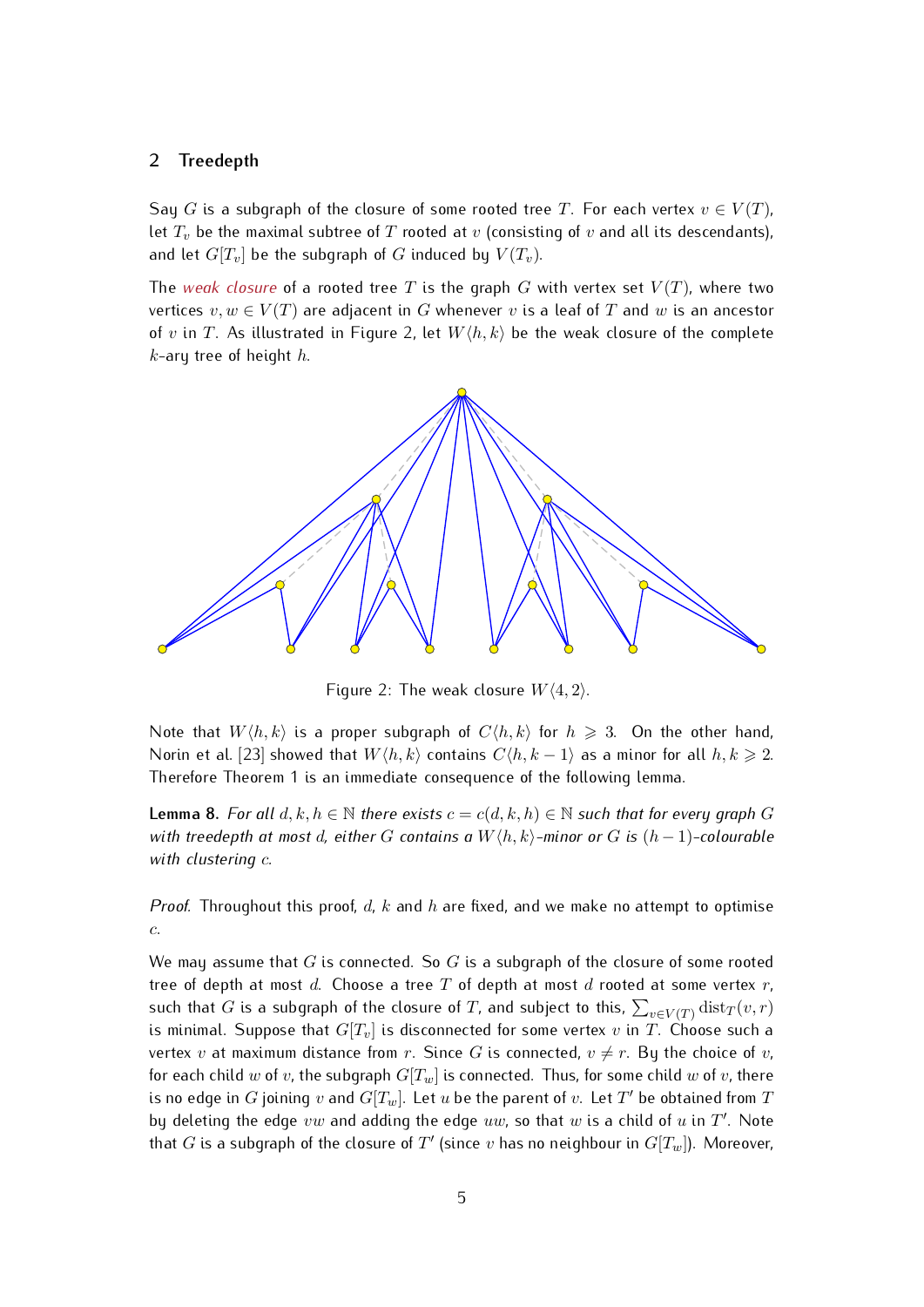$dist_{T}(x, r) = dist_T(x, r) - 1$  for every vertex  $x \in V(T_w)$ , and  $dist_{T}(y, r) = dist_T(y, r)$ for every vertex  $y\in V(T)\setminus V(T_w).$  Hence  $\sum_{v\in V(T')} \textnormal{dist}_{T'}(v,r)<\sum_{v\in V(T)} \textnormal{dist}_T(v,r)$ , which contradicts our choice of T. Therefore  $G[T_v]$  is connected for every vertex v of T.

Consider each vertex  $v \in V(T)$ . Define the *level*  $\ell(v) := \text{dist}_T(r, v) \in [0, d-1]$ . Let  $T_v^+$  be the subtree of  $T$  consisting of  $T_v$  plus the  $vr$ –path in  $T$ , and let  $G[T_v^+]$  be the subgraph of  $G$  induced by  $V(T_v^+)$ . For a subtree  $X$  of  $T$  rooted at vertex  $v$ , define the *level*  $\ell(X) := \ell(v)$ .

A *ranked graph* (for fixed d) is a triple  $(H, L, \prec)$  where:

- $H$  is a graph,
- $L: V(H) \rightarrow [0, d-1]$  is a function,
- $\preceq$  is a partial order on  $V(H)$  such that  $L(v) < L(w)$  whenever  $v \prec w$ .

Here and throughout this proof,  $v \prec w$  means that  $v \preceq w$  and  $v \neq w$ . Up to isomorphism, the number of ranked graphs on  $n$  vertices is at most  $2^{\binom{n}{2}}d^n3^{\binom{n}{2}}.$  For a vertex  $v$  of  $T$ , a ranked graph  $(H,L,\preceq)$  is said to be *contained in*  $G[T_v^+]$  *if there is an isomorphism*  $\phi$ from  $H$  to some subgraph of  $G[T_v^+]$  such that:

- (A) for each vertex  $v \in V(H)$  we have  $L(v) = \ell(\phi(v))$ , and
- (B) for all distinct vertices  $v, w \in V(H)$  we have that  $v \prec w$  if and only if  $\phi(v)$  is an ancestor of  $\phi(w)$  in T.

Say  $(H, L, \preceq)$  is a ranked graph and  $i \in [0, d-1]$ . Below we define the *i-splice* of  $(H, L, \preceq)$  to be a particular ranked graph  $(H', L', \preceq')$ , which (intuitively speaking) is obtained from  $(H, L, \preceq)$  by copying k times the subgraph of H induced by the vertices v with  $L(v) > i$ . Formally, let

$$
V(H') := \{(v, 0) : v \in V(H), L(v) \in [0, i] \} \cup
$$
  

$$
\{(v, j) : v \in V(H), L(v) \in [i + 1, d], j \in [1, k] \}.
$$
  

$$
E(H') := \{(v, 0)(w, 0) : vw \in E(H), L(v) \in [0, i], L(w) \in [0, i] \} \cup
$$
  

$$
\{(v, 0)(w, j) : vw \in E(H), L(v) \in [0, i], L(w) \in [i + 1, d], j \in [1, k] \} \cup
$$
  

$$
\{(v, j)(w, j) : vw \in E(H), L(v) \in [i + 1, d], L(w) \in [i + 1, d], j \in [1, k] \}.
$$

Define  $L'((v, j)) := L(v)$  for every vertex  $(v, j) \in V(H')$ . Now define the following partial order  $\preceq'$  on  $V(H')$ :

- $(v, j) \preceq' (v, j)$  for all  $(v, j) \in V(H')$ ;
- if  $v \prec w$  and  $L(v)$ ,  $L(w) \in [0, i]$ , then  $(v, 0) \prec' (w, 0)$ ;
- if  $v \prec w$  and  $L(v) \in [0, i]$  and  $L(w) \in [i + 1, d]$ , then  $(v, 0) \prec' (w, j)$  for all  $j \in [1, k]$ ; and
- if  $v \prec w$  and  $L(v)$ ,  $L(w) \in [i + 1, d]$ , then  $(v, j) \prec' (w, j)$  for all  $j \in [1, k]$ .

Note that if  $(v, a) \prec' (w, b)$ , then  $a \leq b$  and  $v \prec w$  (implying  $(L(v) < L(w))$ . It follows that  $\prec'$  is a partial order on  $V(H')$  such that  $L'((v,a)) < L'((w,b))$  whenever  $(v, a) \prec' (w, b)$ . Thus  $(H', L', \preceq')$  is a ranked graph.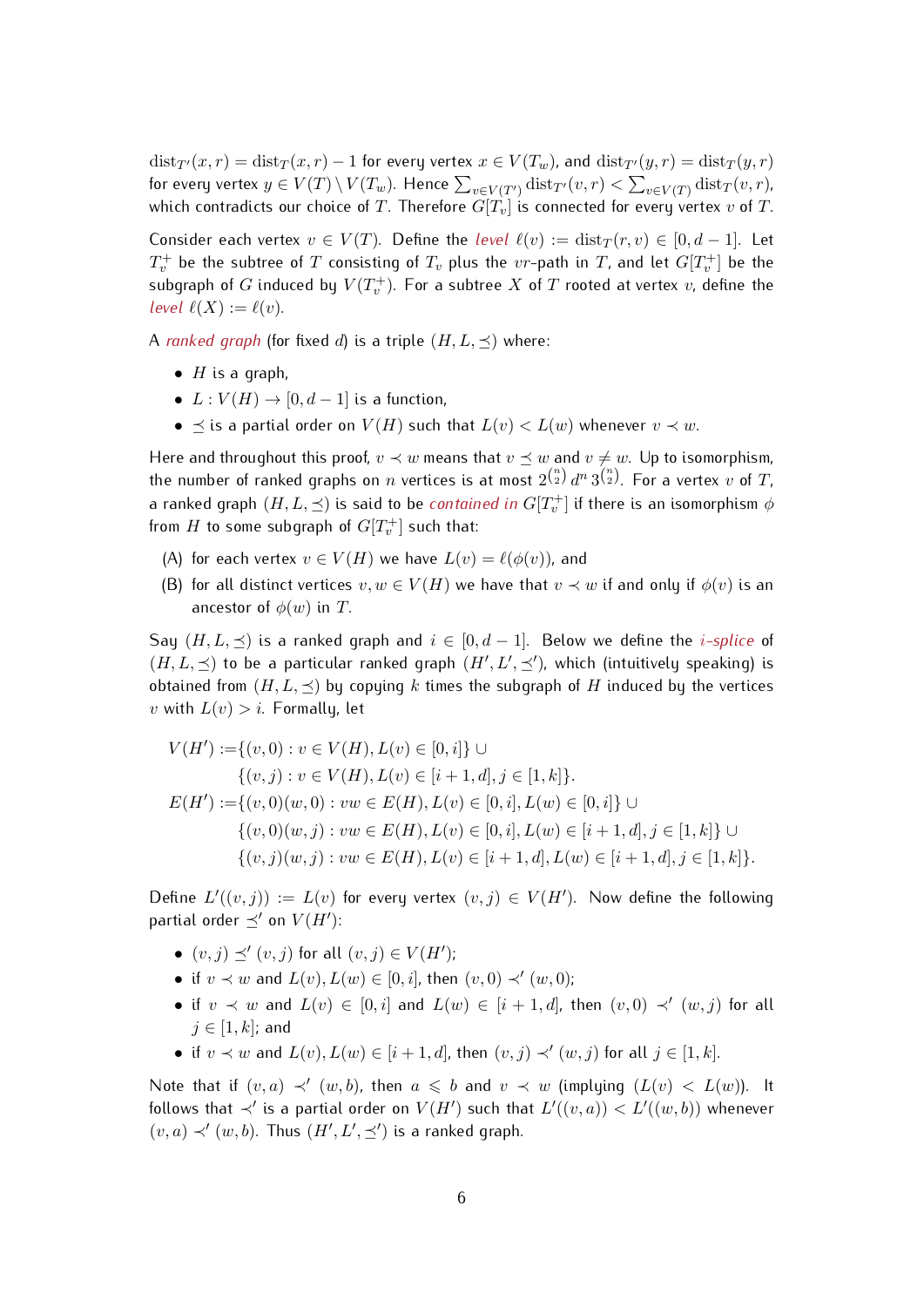For  $\ell \in [0, d - 1]$ , let

$$
N_{\ell} := (d+1)(h-1)(k+1)^{d-1-\ell}.
$$

For each vertex v of T, define the *profile* of v to be the set of all ranked graphs  $(H, L, \prec)$ contained in  $G[T_v^+]$  such that  $|V(H)| \leqslant N_{\ell(v)}.$  Note that if  $v$  is a descendant of  $u$ , then the profile of  $v$  is a subset of the profile of  $u.$  For  $\ell \in [0, d - 1]$ , if  $N = N_\ell$  then let

$$
M_{\ell} := 2^{2^{\binom{N}{2}} d^N 3^{\binom{N}{2}}}
$$

.

Then there are at most  $M_{\ell}$  possible profiles of a vertex at level  $\ell$ .

We now partition  $V(T)$  into subtrees. Each subtree is called a *group*. (At the end of the proof, vertices in a single group will be assigned the same colour.) We assign vertices to groups in non-increasing order of their distance from the root. Initialise this process by placing each leaf  $v$  of  $T$  into a singleton group. We now show how to determine the group of a non-leaf vertex. Let  $v$  be a vertex not assigned to a group at maximum distance from r. So each child of v is assigned to a group. Let  $Y_v$  be the set of children y of v, such that the number of children of v that have the same profile as y is in the range  $[1, k-1]$ . If  $Y_v = \emptyset$  start a new singleton group  $\{v\}$ . If  $Y_v \neq \emptyset$  then merge all the groups rooted at vertices in  $Y_v$  into one group including v. This defines our partition of  $V(T)$  into groups. Each group X is *rooted* at the vertex in X closest to r in T. A group Y is *above* a distinct group X if the root of Y is on the path in T from the root of  $X$  to  $r$ .

The next claim is the key to the remainder of the proof.

**Claim 1.** Let  $uv \in E(T)$  where u is the parent of v, and u is in a different group to v. *Then for every ranked graph*  $(H, L, \preceq)$  *in the profile of* v, the  $\ell(u)$ -splice of  $(H, L, \preceq)$ *is in the profile of* u*.*

*Proof.* Since  $(H, L, \preceq)$  is in the profile of v, there is an isomorphism  $\phi$  from H to some subgraph of  $G[T_v^+]$  such that for each vertex  $x\in V(H)$  we have  $L(x)=\ell(\phi(x))$ , and for all distinct vertices  $x, y \in V(H)$  we have that  $x \prec y$  if and only if  $\phi(x)$  is an ancestor of  $\phi(y)$  in T.

Since u and v are in different groups, there are k children  $y_1, \ldots, y_k$  of u (one of which is v) such that the profiles of  $y_1, \ldots, y_k$  are equal. Thus  $(H, L, \preceq)$  is in the profile of each of  $y_1, \ldots, y_k$ . That is, for each  $j \in [1, k]$ , there is an isomorphism  $\phi_j$  from H to some subgraph of  $G[T_{y_j}^+]$  such that for each vertex  $x\in V(H)$  we have  $L(x)=\ell(\phi_j(x)),$ and for all distinct vertices  $x, y \in V(H)$  we have that  $x \prec y$  if and only if  $\phi_i(x)$  is an ancestor of  $\phi_i(y)$  in T.

Let  $(H', L', \preceq')$  be the  $\ell(u)$ -splice of  $(H, L, \preceq)$ . We now define a function  $\phi'$  from  $V(H')$ to  $V(G[T_u^+])$ . For each vertex  $(x,0)$  of  $H'$  (thus with  $x \in V(H)$  and  $L(x) \in [0,\ell(u)]$ ), define  $\phi'((x,0)) := \phi(x)$ . For every other vertex  $(x, j)$  of  $H'$  (thus with  $x \in V(H)$  and  $L(x) \in [\ell(u) + 1, d - 1]$  and  $j \in [1, k]$ ), define  $\phi'((x, j)) := \phi_j(x)$ .

We now show that  $\phi'$  is an isomorphism from  $H'$  to a subgraph of  $G[T_u^+]$ . Consider an edge  $(x, a)(y, b)$  of H'. Thus  $xy \in E(H)$ . It suffices to show that  $\phi'((x, a))\phi'((y, b)) \in$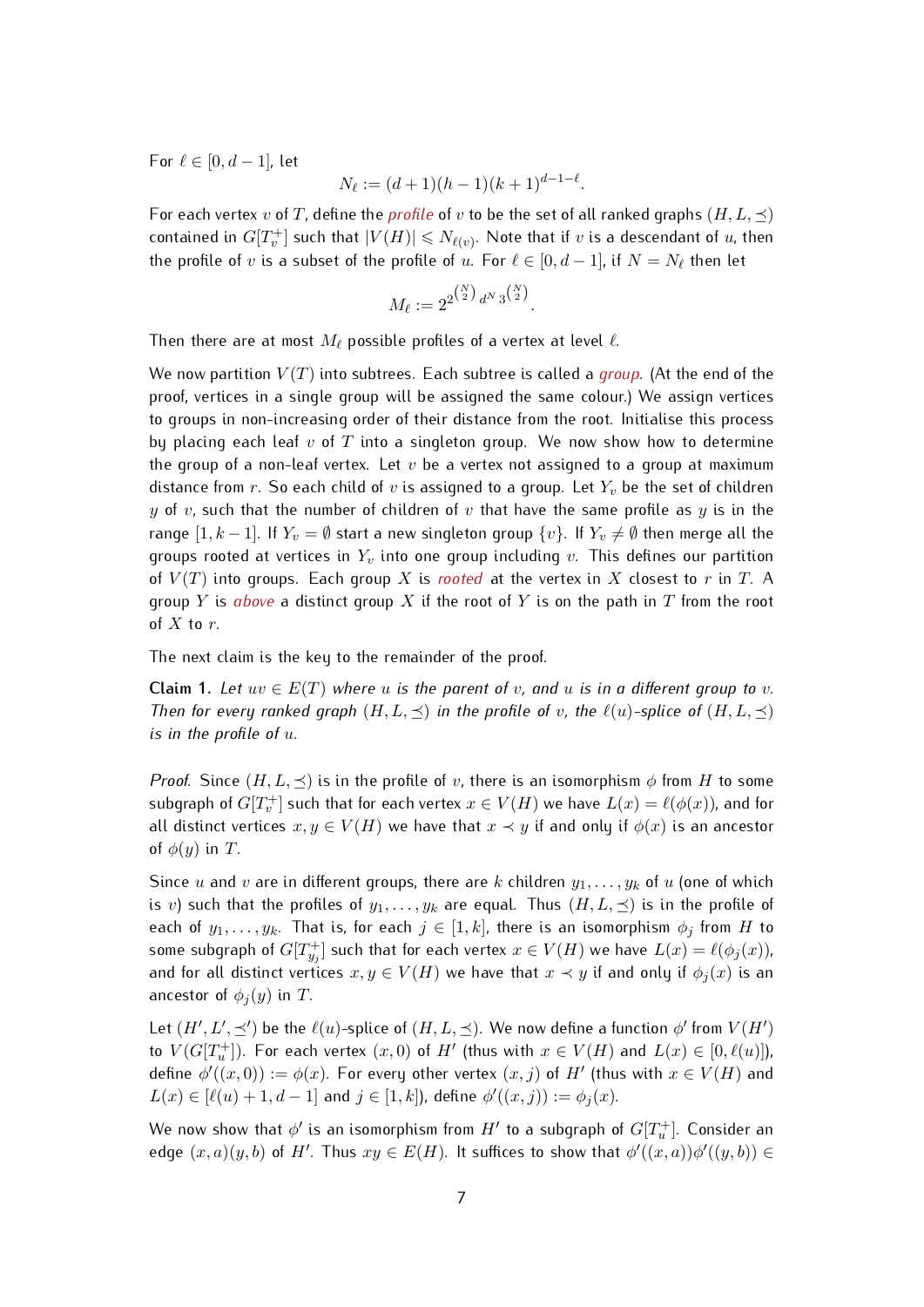$E(G[T_u^+])$ . First suppose that  $a = b = 0$ . So  $L(x) \in [0, \ell(u)]$  and  $L(y) \in [0, \ell(u)]$ . Thus  $\phi'((x,a)) = \phi(x)$  and  $\phi'((y,b)) = \phi(y)$ . Since  $\phi$  is an isomorphism to a subgraph of  $G[T_v^+]$ , we have  $\phi(x)\phi(y) \in E(G[T_v^+])$ , which is a subgraph of  $G[T_u^+]$ . Hence  $\phi'((x,a))\phi'((y,b))\,\in\, E(G[T_u^+])$ , as desired. Now suppose that  $a\,=\,0$  and  $b\,\in\,[1,k].$ Thus  $\phi'((x,a)) = \phi(x)$  and  $\phi'((y,b)) = \phi_b(y)$ . Moreover, both  $\ell(\phi(x))$  and  $\ell(\phi_b(x))$ equal  $L(x) \in [0, \ell(u)]$ . There is only vertex  $z$  in  $T_v^+$  with  $\ell(z)$  equal to a specific number in  $[0, \ell(u)]$ . Thus  $\phi'((x, a)) = \phi(x) = \phi_b(x)$  (= z). Since  $\phi_b$  is an isomorphism to a subgraph of  $G[T_{y_b}^+]$ , we have  $\phi_b(x)\phi_b(y)\in E(G[T_{y_b}^+])$ , which is a subgraph of  $G[T_{u}^+]$ . Hence  $\phi'((x,a))\phi'((y,b))\in E(G[T_u^+])$ , as desired. Finally, suppose that  $a=b\in[1,k].$ Thus  $\phi'((x,a)) = \phi_a(x)$  and  $\phi'((y,b)) = \phi_b(y) = \phi_a(y)$ . Since  $\phi_a$  is an isomorphism to a subgraph of  $G[T_{y_a}^+]$ , we have  $\phi_a(x)\phi_a(y)\in E(G[T_{y_a}^+])$ , which is a subgraph of  $G[T_u^+]$ . Hence  $\phi'((x,a))\phi'((y,b))\in E(G[T_{u}^{+}])$ , as desired. This shows that  $\phi'$  is an isomorphism from  $H'$  to a subgraph of  $G[T_u^+]$ .

We now verify property (A) for  $(H', L', \preceq')$ . For each vertex  $(x, 0)$  of  $H'$  (thus with  $x \in V(H)$  and  $L(x) \in [0, \ell(u)]$ ) we have  $L'((x, 0)) = L(x) = \ell(\phi(x)) = \ell(\phi'((x, 0))),$ as desired. For every other vertex  $(x, j)$  of  $H'$  (thus with  $x \in V(H)$  and  $L(x) \in$  $[\ell(u) + 1, d - 1]$  and  $j \in [1, k]$ ) we have  $L'((x, j)) = L(x) = \ell(\phi_j(x)) = \ell(\phi'((x, j)))$ , as desired. Hence property (A) is satisfied for  $(H', L', \preceq').$ 

We now verify property (B) for  $(H', L', \preceq')$ . Consider distinct vertices  $(x, a), (y, b) \in$  $V(H')$ . First suppose that  $a = 0$  and  $b = 0$ . Then  $(x, a) \prec' (y, b)$  if and only if  $x \prec y$ if and only if  $\phi(x)$  is an ancestor of  $\phi(y)$  in  $T$  if and only if  $\phi'((x,a))$  is an ancestor of  $\phi'((y, b))$  in T, as desired. Now suppose that  $a = 0$  and  $b \in [1, k]$ . Then  $(x, a) \prec' (y, b)$ if and only if  $x \prec y$  if and only if  $\phi(x)$  is an ancestor of  $\phi_b(y)$  in  $T$  if and only if  $\phi'((x,a))$ is an ancestor of  $\phi'((y, b))$  in T, as desired. Now suppose that  $a = b \in [1, k]$ . Then  $(x, a) \prec' (y, b)$  if and only if  $x \prec y$  if and only if  $\phi_a(x)$  is an ancestor of  $\phi_b(y)$  in T if and only if  $\phi'((x,a))$  is an ancestor of  $\phi'((y,b))$  in  $T$ , as desired. Finally, suppose that  $a, b \in [1, k]$  and  $a \neq b$ . Then  $(x, a)$  and  $(y, b)$  are incomparable under  $\prec'$ , and  $\phi'((x, a))$ and  $\phi'((y,b))$  in  $T$  are unrelated in  $T$ , as desired. Hence property (B) is satisfied for  $(H', L', \preceq').$ 

So  $\phi'$  is an isomorphism from  $H'$  to a subgraph of  $G[T_u^+]$  satisfying properties (A) and (B). Thus  $(H',L',\preceq')$  is contained in  $G[T_u^+]$ , as desired. Since  $(H,L,\preceq)$  is in the profile of  $v$ , we have  $|V(H)| \leqslant (d+1)(h-1)(k+1)^{h-\ell(v)}.$  Since  $|V(H')| \leqslant (k+1)|V(H)|$  and  $\ell(u) =$  $\ell(v)-1$ , we have  $|V(H')|\leqslant (d+1)(h-1)(k+1)^{h+1-\ell(v)}=(d+1)(h-1)(k+1)^{h-\ell(u)}.$ Thus  $(H', L', \preceq')$  is in the profile of u.  $\Box$ 

The proof now divides into two cases. If some group  $X_0$  is adjacent in G to at least  $h-1$ other groups above  $X_0$ , then we show that G contains  $W\langle h, k\rangle$  as a minor. Otherwise, every group X is adjacent in G to at most  $h-2$  other groups above X, in which case we show that G is  $(h - 1)$ -colourable with bounded clustering.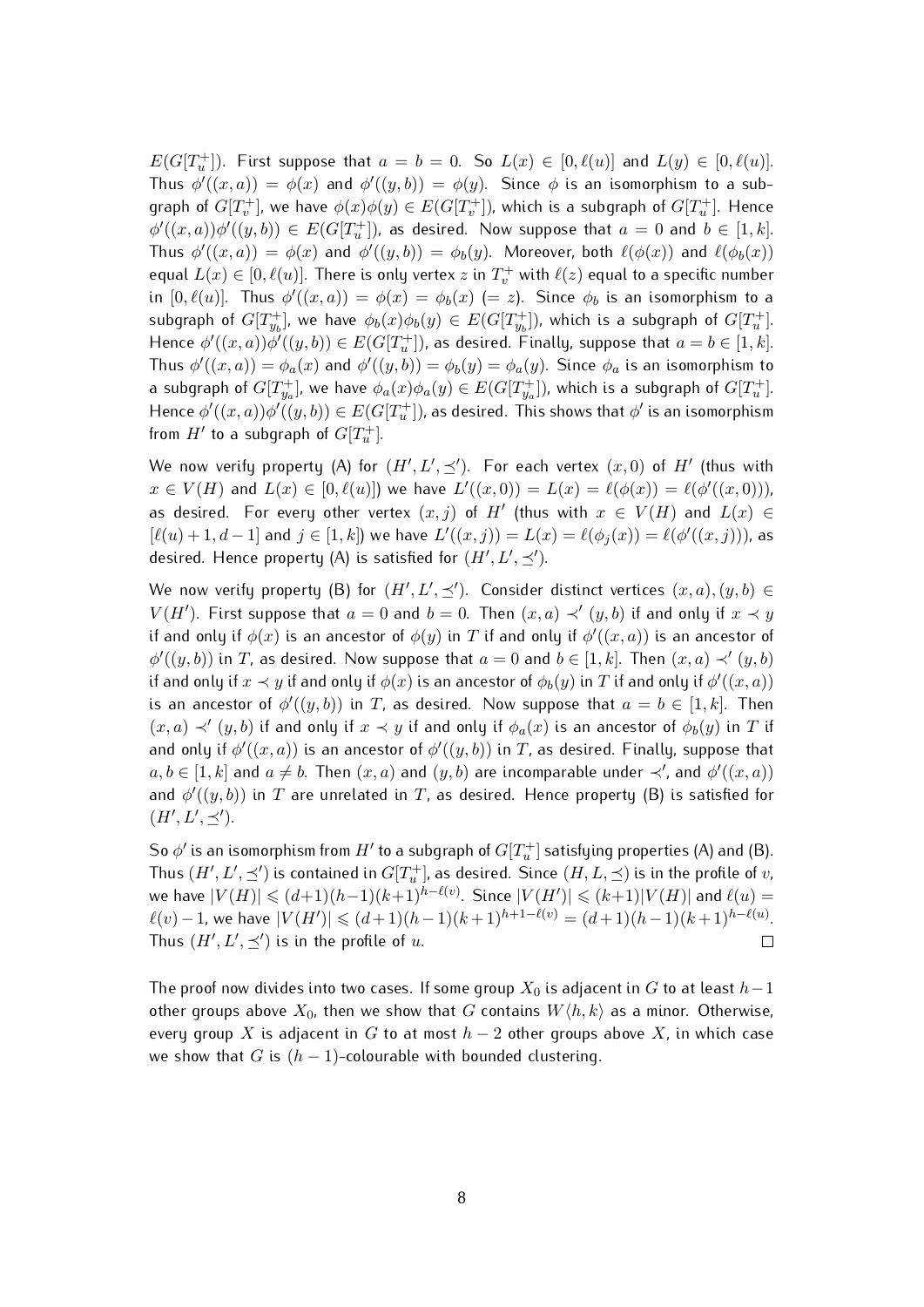#### **Finding the Minor**

Suppose that some group  $X_0$  is adjacent in G to at least  $h-1$  other groups  $X_1, \ldots, X_{h-1}$ above  $X_0$ . We now show that G contains  $W\langle h, k \rangle$  as a minor; refer to Figure [3.](#page-8-0) For  $i \in [1, h-1]$ , since  $X_i$  is above  $X_0$ , the root  $v_i$  of  $X_i$  is on the  $v_0r$ -path in  $T$ . Without loss of generality,  $v_0, v_1, \ldots, v_{h-1}$  appear in this order on the  $v_0r$ -path in T. For  $i \in [1, h-1]$ , let  $w_i$  be a vertex in  $X_i$  adjacent to some vertex  $z_i$  in  $X_0$ ; since  $G$  is a subgraph of the closure of T,  $w_i$  is on the  $v_0r$ -path in T. For  $i \in [0, h-2]$ , let  $u_i$  be the parent of  $v_i$ in  $T$  (which exists since  $v_{h-2} \neq r$ ). So  $u_i$  is not in  $X_i$  (but may be in  $X_{i+1}$ ). Note that  $v_0, u_0, w_1, v_1, u_1, \ldots, w_{h-2}, v_{h-2}, u_{h-2}, w_{h-1}, v_{h-1}$  appear in this order on the  $v_0r$ -path in T, where  $v_0, v_1, \ldots, v_{h-1}$  are distinct (since they are in distinct groups).



<span id="page-8-0"></span>Figure 3: Construction of a  $W(4, k)$  minor (where  $u_i$  might be in  $X_{i+1}$ ).

Let  $P_j$  be the  $z_jr$ -path in T for  $j \in [1, h-1]$ . Let  $H_0$  be the graph with  $V(H_0) :=$  $V(P_1 \cup \cdots \cup P_{h-1})$  and  $E(H_0) := \{z_jw_j : j \in [1, h-1]\}$ . Define the function  $L_0$ :  $V(H_0) \rightarrow [0, d-1]$  by  $L_0(x) := \ell(x)$  for each  $x \in V(H_0)$ . Define the partial order  $\preceq_0$  on  $V(H_0)$ , where  $x \prec_0 y$  if and only if  $x$  is ancestor of  $y$  in  $T$ . Thus  $(H_0, L_0, \preceq_0)$ is a ranked graph. By construction,  $(H_0, L_0, \preceq_0)$  is contained in  $G[T^+_{v_0}]$ . Since  $H_0$  has less than  $(d + 1)(h - 1)$  vertices,  $H_0$  is in the profile of  $v_0$ . For  $i = 0, 1, \ldots, h - 2$ , let  $(H_{i+1}, L_{i+1}, \prec_{i+1})$  be the  $\ell(u_i)$ -splice of  $(H_i, L_i, \prec_i)$ .

By induction on  $i$ , using Claim 1 at each step and since  $G[T^+_{u_i}]\subseteq G[T^+_{v_{i+1}}]$ , we conclude that for each  $i \in [0, h-1]$ , the ranked graph  $(H_i, L_i, \preceq_i)$  is in the profile of  $v_i$ . In particular,  $(H_{h-1}, L_{h-1}, \prec_{h-1})$  is in the profile of  $v_{h-1}$ , and  $H_{h-1}$  is isomorphic to a subgraph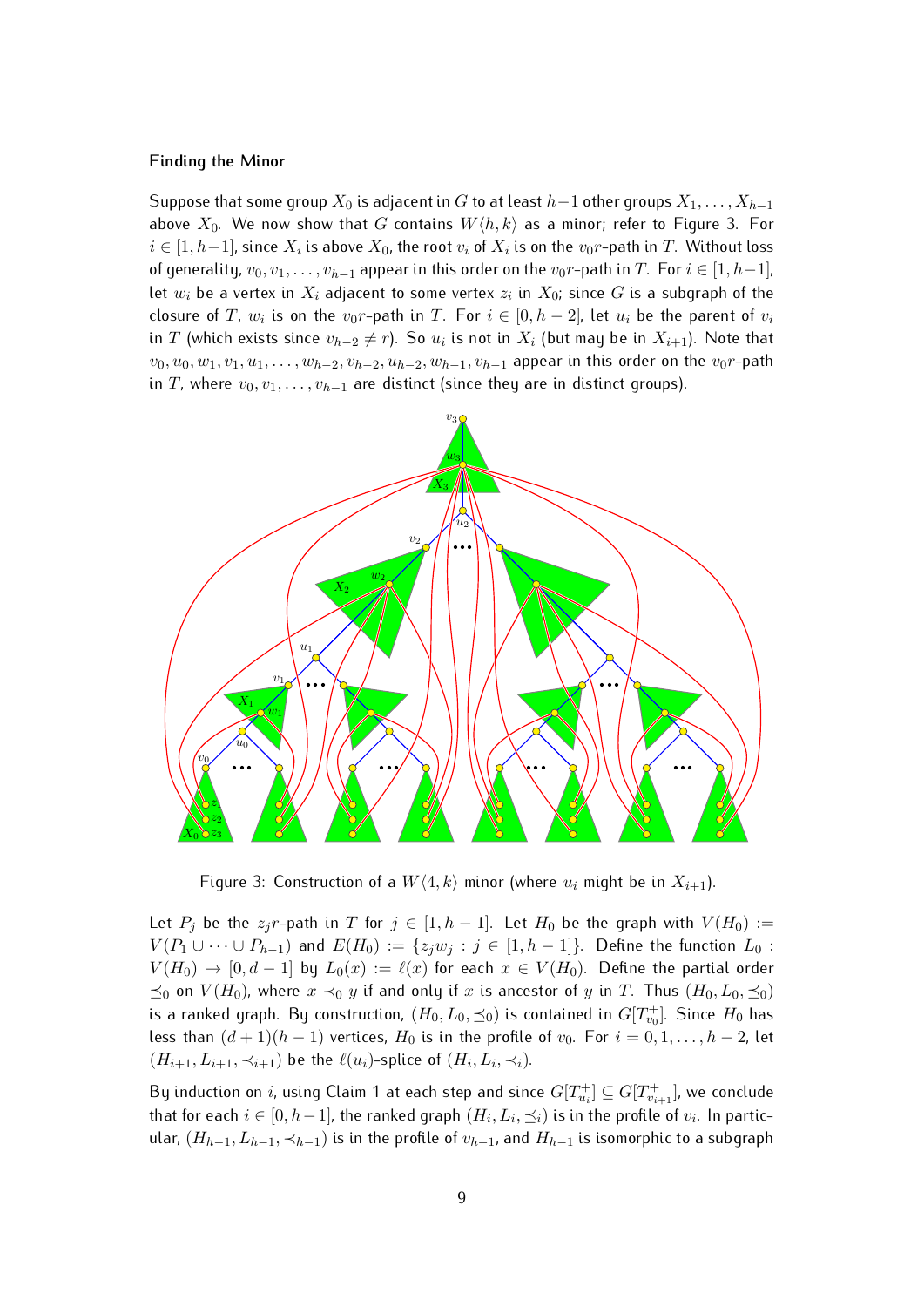of G. Note that each vertex of  $H_{h-1}$  is of the form  $(((\dots (x, d_1), d_2), \dots), d_{h-1})$  for some  $x \in V(H_0)$  and  $d_1, \ldots, d_{h-1} \in [0, k]$ . For brevity, call such a vertex  $x\langle d_1, \ldots, d_{h-1} \rangle$ . Note that if  $x = w_j$  for some  $j \in [1, h-1]$ , then  $d_1 = \cdots = d_j = 0$  (since  $w_j$  is above  $u_i$  whenever  $i < j$ , and  $(H_{i+1}, L_{i+1}, \prec_{i+1})$  is the  $\ell(u_i)$ -splice of  $(H_i, L_i, \preceq_i)$ ).

For  $x \in V(H_0)$ , let  $\Lambda_x$  be the set of vertices  $x\langle d_1, \ldots, d_{h-1} \rangle$  in  $H_{h-1}$ . By construction, no two vertices in  $\Lambda_x$  are comparable under  $\preceq_{h-1}$ . Therefore, by property (B),  $V (T_a) \cap$  $V(T_b) = \emptyset$  for all distinct  $a, b \in \Lambda_x$ . In particular,  $V(T_a) \cap V(T_b) = \emptyset$  for all distinct  $a, b \in \Lambda_{v_0}$ . As proved above,  $G[T_a]$  is connected for each  $a \in V(T)$ . Let  $G'$  be the graph obtained from G by contracting  $G[T_a]$  into a single vertex  $\alpha \langle d_1, \ldots, d_{h-1} \rangle$ , for each  $a = v_0 \langle d_1, \ldots, d_{h-1} \rangle \in \Lambda_{v_0}$ . So  $G'$  is a minor of  $G$ .

Let  $U$  be the tree with vertex set

$$
\{\langle d_1,\ldots,d_{h-1}\rangle : \exists j\in [0,h-1] \ d_1=\cdots=d_j=0 \text{ and } d_{j+1},\ldots,d_{h-1}\in [1,k] \},\
$$

where the parent of  $(0, \ldots, 0, d_{j+1}, d_{j+2}, \ldots, d_{h-1})$  is  $(0, \ldots, 0, d_{j+2}, \ldots, d_{h-1})$ . Then U is isomorphic to the complete k-tree of height h rooted at  $(0, \ldots, 0)$ . We now show that the weak closure of U is a subgraph of G', where each vertex  $\langle 0, \ldots, 0, d_{j+1}, \ldots, d_{h-1} \rangle$ of U with  $j \in [1, h - 1]$  is mapped to vertex  $w_j \langle 0, \ldots, 0, d_{j+1}, \ldots, d_{h-1} \rangle$  of  $G'$ , and each other vertex  $\langle d_1, \ldots, d_{h-1} \rangle$  of  $U$  is mapped to  $\alpha \langle d_1, \ldots, d_{h-1} \rangle$  of  $G'.$  For all  $d_1, \ldots, d_{h-1} \in [1, k]$  and  $j \in [1, h-1]$  the vertex  $z_j \langle d_1, \ldots, d_{h-1} \rangle$  of G is contracted into the vertex  $\alpha \langle d_1, \ldots, d_{h-1} \rangle$  of  $G'$ . By construction,  $z_j \langle d_1, \ldots, d_{h-1} \rangle$ is adjacent to  $w_j \langle 0, \ldots, 0, d_{j+1}, \ldots, d_{h-1} \rangle$  in G. So  $\alpha \langle d_1, \ldots, d_{h-1} \rangle$  is adjacent to  $w_j\langle 0,\ldots,0,d_{j+1},\ldots,d_{h-1}\rangle$  in  $G'$ . This implies that the weak closure of  $U$  (that is,  $W(h, k)$ ) is isomorphic to a subgraph of G', and is therefore a minor of G.

### **Finding the Colouring**

Now assume that every group X is adjacent in G to at most  $h-2$  other groups above X. Then  $(h - 1)$ -colour the groups in order of distance from the root, such that every group  $X$  is assigned a colour different from the colours assigned to the neighbouring groups above  $X$ . Assign each vertex within a group the same colour as that assigned to the whole group. This defines an  $(h - 1)$ -colouring of G.

Consider the function  $s : [0, d-1] \rightarrow \mathbb{N}$  recursively defined by

$$
s(\ell) := \begin{cases} 1 & \text{if } \ell = d - 1 \\ (k - 1) \cdot M_{\ell + 1} \cdot s(\ell + 1) & \text{if } \ell \in [0, d - 2]. \end{cases}
$$

Then every group at level  $\ell$  has at most  $s(\ell)$  vertices. By construction, our  $(h - 1)$ colouring of G has clustering  $s(0)$ , which is bounded by a function of d, k and h, as desired.  $\Box$ 

#### <span id="page-9-0"></span>**3 Pathwidth**

The following lemma of independent interest is the key to proving Theorem [2.](#page-2-0) Note that Eppstein [\[11\]](#page-13-9) independently discovered the same result (with a slightly weaker bound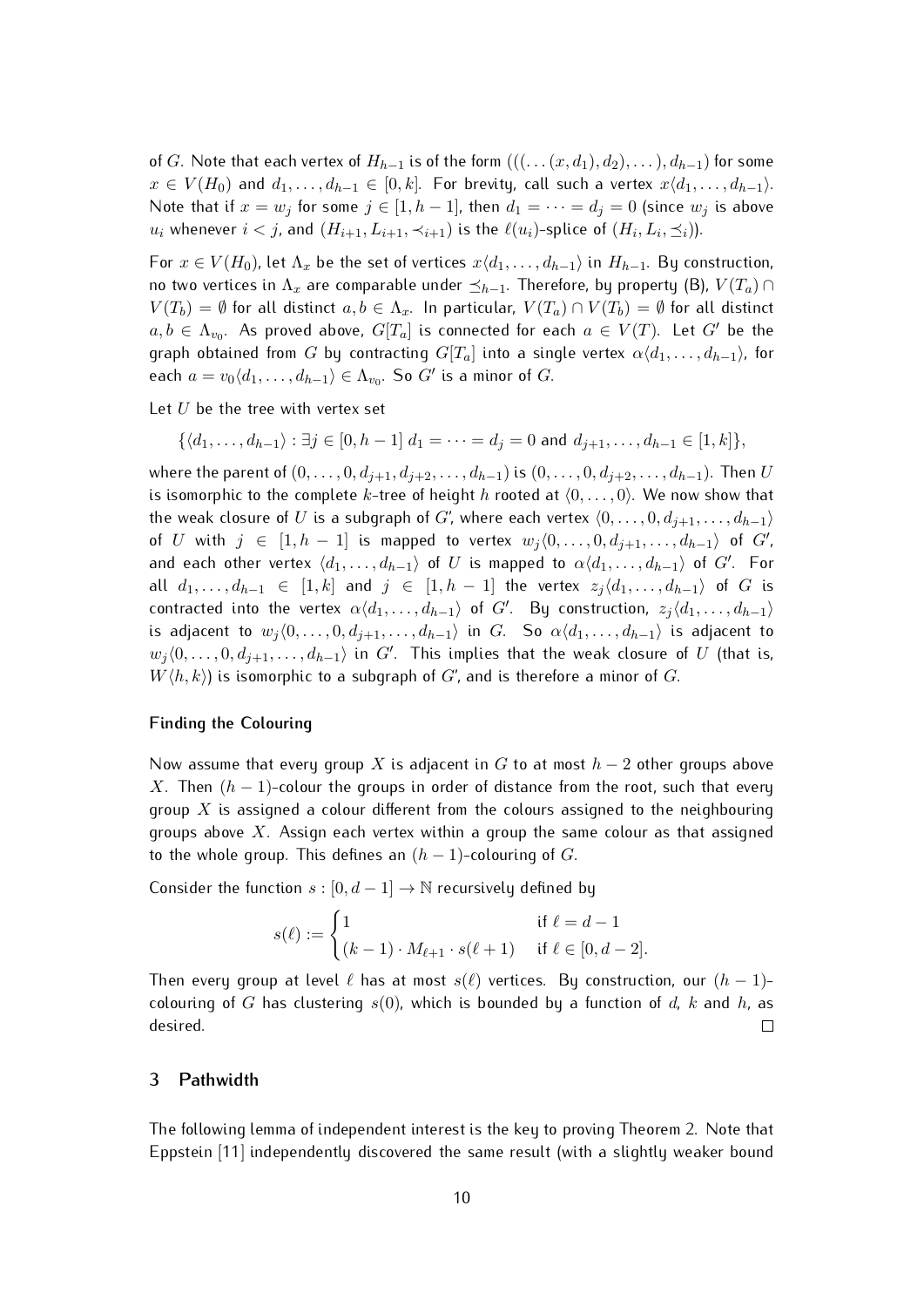on the path length). The decomposition method in the proof has been previously used, for example, by Dujmović, Joret, Kozik, and Wood [\[7,](#page-13-10) Lemma 17].

<span id="page-10-0"></span>**Lemma 9.** *Every graph with pathwidth at most* w *has a vertex 2-colouring such that each monochromatic path has at most*  $(w + 3)^w$  *vertices.* 

*Proof.* We proceed by induction on  $w \ge 1$ . Every graph with pathwidth 1 is a caterpillar, and is thus properly 2-colourable. Now assume  $w \geq 2$  and the result holds for graphs with pathwidth at most  $w - 1$ . Let G be a graph with pathwidth at most w. Let  $(B_1, \ldots, B_n)$  be a path-decomposition of G with width at most w. Let  $t_1, t_2, \ldots, t_m$  be a maximal sequence such that  $t_1 = 1$  and for each  $i \geqslant 2$ ,  $t_i$  is the minimum integer such that  $B_{t_i} \cap B_{t_{i-1}} = \emptyset$ . For odd  $i$ , colour every vertex in  $B_{t_i}$  'red'. For even  $i$ , colour every vertex in  $B_{t_i}$  'blue'. Since  $B_{t_i} \cap B_{t_{i-1}} = \emptyset$  for  $i \geqslant 2$ , no vertex is coloured twice. Let  $G'$ be the subgraph of  $G$  induced by the uncoloured vertices. By the choice of  $B_{t_i}$ , for  $i\geqslant 2$ each bag  $B_j$  with  $j \in [t_{i-1}+1, t_i-1]$  intersects  $B_{t_{i-1}}$ . Thus  $(B_1 \cap V(G'), \ldots, B_n \cap V(G'))$ is a path-decomposition of G' of width at most  $w - 1$ . By induction, G' has a vertex 2-colouring such that each monochromatic path has at most  $(w+3)^{w-1}$  vertices. Since  $B_{t_i} \cup B_{t_{i+2}}$  separates  $B_{t_i+1} \cup \cdots \cup B_{t_{i+2}-1}$  from the rest of  $G$ , each monochromatic component of G is contained in  $B_{t_i+1} \cup \cdots \cup B_{t_{i+2}-1}$  for some  $i \in [0, n-2]$ . Consider a monochromatic path P in  $G[B_{t_{i+1}} \cup \cdots \cup B_{t_{i+2}-1}]$ . Then P has at most  $w+1$  vertices in  $B_{t_{i+1}}$ . Note that  $P - B_{t_{i+1}}$  is contained in  $G'$ . Thus  $P$  consists of up to  $w + 2$ monochromatic subpaths in G' plus  $w + 1$  vertices in  $B_{t_{i+1}}$ . Hence P has at most  $(w + 2)(w + 3)^{w-1} + (w + 1) < (w + 3)^w$  vertices.  $\Box$ 

Nešetřil and Ossona de Mendez [\[22\]](#page-13-7) showed that if a graph  $G$  contains no path on  $k$ vertices, then  $\text{td}(G) < k$  (since G is a subgraph of the closure of a DFS spanning tree with height at most  $k$ ). Thus Lemma [9](#page-10-0) implies:

<span id="page-10-1"></span>**Corollary 10.** *Every graph with pathwidth at most* w *has a vertex 2-colouring such that each monochromatic component has treedepth at most*  $(w + 3)^w$ .

*Proof of Theorem [2.](#page-2-0)* Let  $\mathcal G$  be a minor-closed class of graphs, each with pathwidth at most w. Let h be the minimum integer such that  $C\langle h, k \rangle \notin \mathscr{G}$  for some  $k \in \mathbb{N}$ . Consider  $G \in \mathscr{G}$ . Thus  $W\langle h, k+1 \rangle$  is not a minor of G (since  $C\langle h, k \rangle$  is a minor of  $W\langle h, k+1 \rangle$ , as noted above). By Corollary [10,](#page-10-1) G has a vertex 2-colouring such that each monochromatic component H of G has treedepth at most  $(w+3)^w$ . Thus  $W\langle h, k+1 \rangle$  is not a minor of H. By Lemma [8,](#page-4-2) H is  $(h-1)$ -colourable with clustering  $c((w+3)^w, k+1, h)$ . Taking a product colouring, G is  $(2h-2)$ -colourable with clustering  $c((w+3)^w, k+1, h)$ . Hence  $\chi_{\Delta}( \mathscr{G}) \leqslant \chi_{\star}( \mathscr{G}) \leqslant 2h-2.$ П

Note that Lemma [9](#page-10-0) cannot be extended to the setting of bounded tree-width graphs: Esperet and Joret (see [\[17,](#page-13-11) Theorem 4.1]) proved that for all positive integers w and d there exists a graph G with tree-width at most w such that for every w-colouring of G there exists a monochromatic component of  $G$  with diameter greater than  $d$  (and thus with a monochromatic path on more than  $d$  vertices, and thus with treedepth at least  $\log_2 d$ ).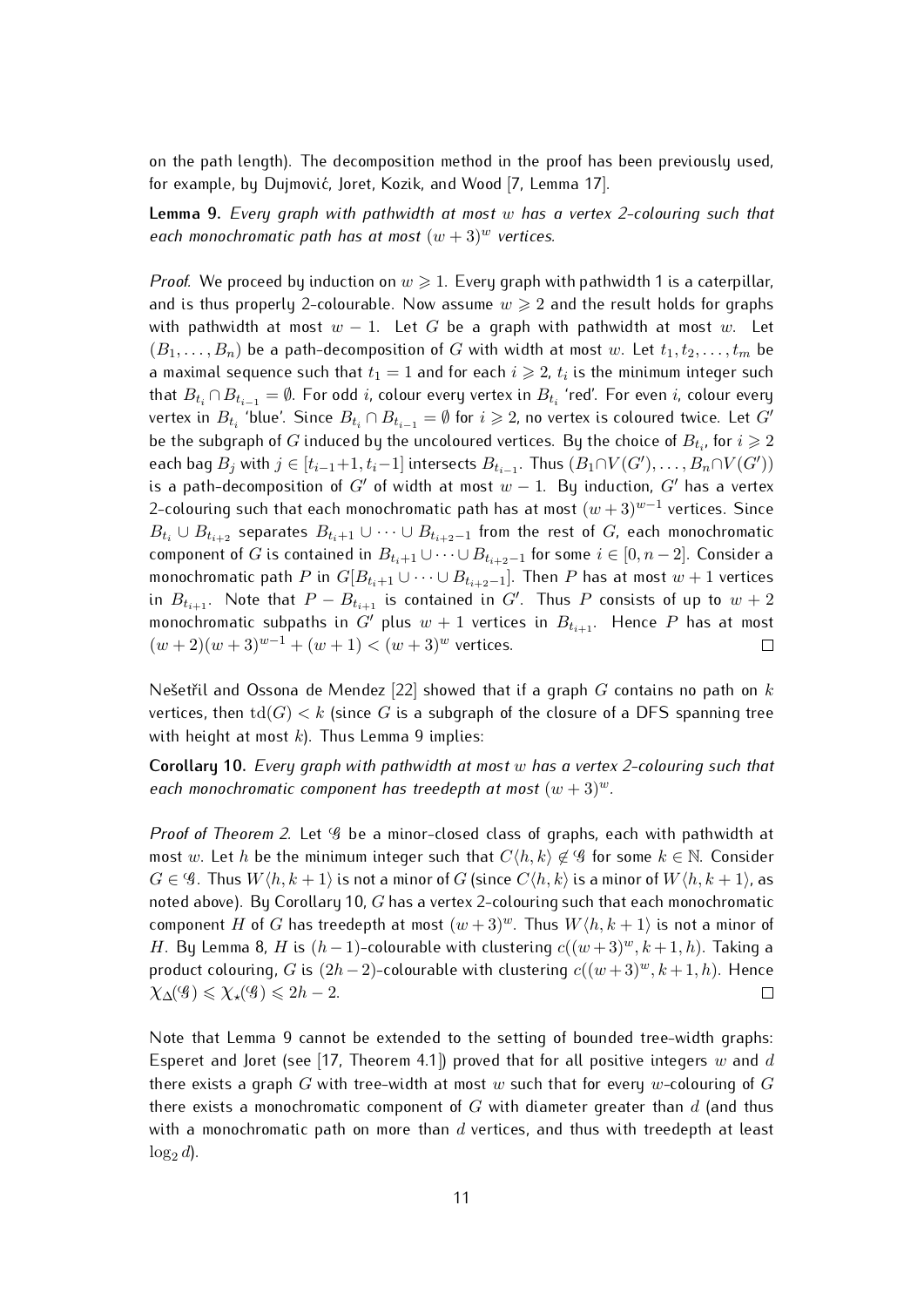# <span id="page-11-0"></span>**4 Fractional Colouring**

This section proves Theorem [6.](#page-3-1) The starting point is the following key result of Dvořák and Sereni [\[9\]](#page-13-12).<sup>[2](#page-0-0)</sup>

<span id="page-11-1"></span>**Theorem 11** ([\[9\]](#page-13-12)). *For every proper minor-closed class* G *and every*  $\delta > 0$  *there exists*  $d \in \mathbb{N}$  satisfying the following. For every  $G \in \mathscr{G}$  there exist  $s \in \mathbb{N}$  and  $X_1, X_2, \ldots, X_s \subseteq$  $V(G)$  *such that:* 

- $\bullet \ \text{td}(G[X_i]) \leq d$ , and
- *every*  $v \in V(G)$  *belongs to at least*  $(1 \delta)s$  *of these sets.*

We now prove a lower bound on the fractional defective chromatic number of the closure of complete trees of given height.

<span id="page-11-2"></span>Lemma 12. Let  $\mathscr{C}_h := \{C \langle h, k \rangle\}_{k \in \mathbb{N}}$ . Then  $\chi^f_\Delta(\mathscr{C}_h) \geqslant h$ .

*Proof.* We show by induction on h that if  $C(h, k)$  is fractionally t-colourable with defect d, then  $t \geq h - (h-1)d/k$ . This clearly implies the lemma. The base case  $h = 1$  is trivial.

For the induction step, suppose that  $G := C(h, k)$  is fractionally t-colourable with defect d. Thus there exist  $Y_1, Y_2, \ldots, Y_s \subseteq V(G)$  and  $\alpha_1, \ldots, \alpha_s \in [0,1]$  such that:

- $\bullet\,$  every component of  $G[Y_i]$  has maximum degree at most  $d_i$
- $\bullet \sum_{i=1}^{s} \alpha_i \leqslant t$ , and
- $\bullet \sum_{i:v\in Y_i}\alpha_i\geqslant 1$  for every  $v\in V(G).$

Let r be the vertex of G corresponding to the root of the complete  $k$ -ary tree and let  $H_1, \ldots, H_k$  be the components of  $G-r$ . Then each  $H_i$  is isomorphic to  $C\langle h-1, k\rangle$ . Let  $J_0:=\{j:r\in Y_j\}$ , and let  $J_i:=\{j:Y_j\cap V(H_i)\neq\emptyset\}$  for  $i\in[1,k]$ . Denote  $\sum_{j\in J_i}\alpha_j$  by  $\alpha(J_i)$  for brevity. Thus  $\alpha(J_0)\geqslant 1.$  For  $i\in[1,k]$ , the subgraph  $H_i$  is  $\alpha(J_i)$ -colourable with defect d, and thus  $\alpha(J_i) \geq h - 1 - (h - 2)d/k$  by the induction hypothesis. Thus

$$
(k-d)\alpha(J_0) + \sum_{i=1}^k \alpha(J_i) \ge (k-d) + k(h-1) - (h-2)d = kh - (h-1)d.
$$

If  $j \in J_0$  then  $Y_j$  intersects at most d of  $H_1, \ldots, H_k$  (since  $G[Y_j]$  has maximum degree at most d). Thus every  $\alpha_i$  appears with coefficient at most k in the left side of the above inequality, implying

$$
(k-d)\alpha(J_0) + \sum_{i=1}^k \alpha(J_i) \leq k \sum_{i=1}^s \alpha_i \leq k t.
$$

Combining the above inequalities yields the claimed bound on t.

 $\Box$ 

 $2$  Dvořák and Sereni [\[9\]](#page-13-12) expressed their result in the terms of "treedepth fragility". The sentence "proper minor-closed classes are fractionally treedepth-fragile" after Theorem 31 in [\[9\]](#page-13-12) is equivalent to Theorem [11.](#page-11-1) Informally speaking, Theorem [11](#page-11-1) shows that the fractional "treedepth" chromatic number of every minor-closed class equals 1.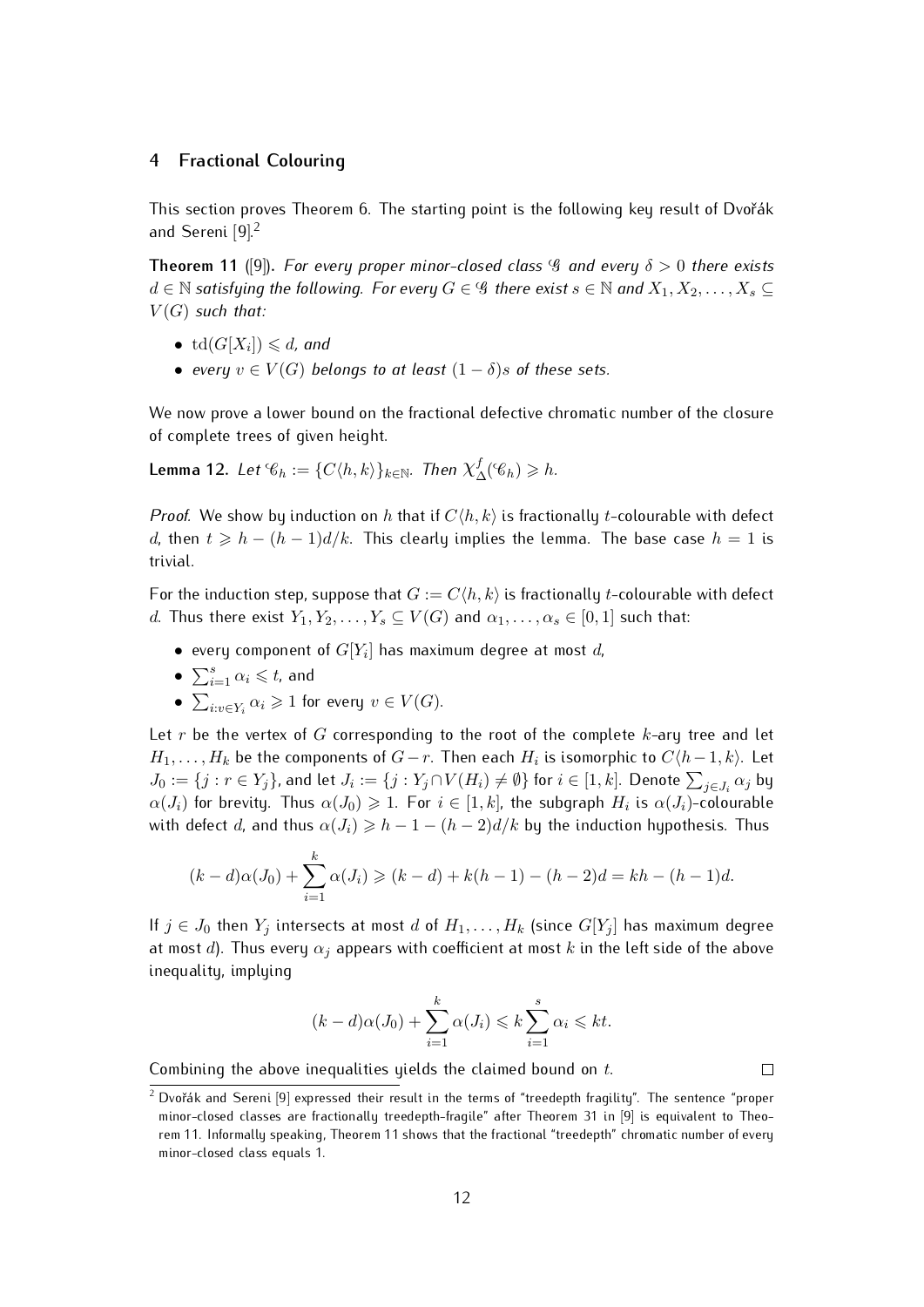*Proof of Theorem [6.](#page-3-1)* By Lemma [12,](#page-11-2)

$$
\chi^f_{\star}( \mathcal{G}) \geqslant \chi^f_{\Delta}( \mathcal{G}) \geqslant \text{tcn}( \mathcal{G}) -1.
$$

It remains to show that  $\chi_\star^f(\mathscr{G}) \leqslant \mathrm{tcn}(\mathscr{G})-1.$  Equivalently, we need to show that for all  $h, k \in \mathbb{N}$  and  $\varepsilon > 0$ , if  $C(h, k) \notin \mathscr{G}$  then there exists c such that every graph in  $\mathscr{G}$  is fractionally  $(h-1+\varepsilon)$ -colourable with clustering c. This is trivial for  $h=1$ , and so we assume  $h \geqslant 2$ .

Let  $d \in \mathbb{N}$  satisfy the conclusion of Theorem [11](#page-11-1) for the class  $\mathscr{G}$  and  $\delta = 1 - \frac{1}{1+\varepsilon/(h-1)}$ . Choose  $c = c(d, k + 1, h)$  to satisfy the conclusion of Lemma [8.](#page-4-2) We show that c is as desired.

Consider  $G \in \mathscr{G}$ . By the choice of d there exists  $s \in \mathbb{N}$  and  $X_1, X_2, \ldots, X_s \subseteq V(G)$ such that:

- $\text{td}(G[X_i]) \leq d$ , and
- every  $v \in V(G)$  belongs to at least  $(1 \delta)s$  of these sets.

Since  $C(h, k) \notin \mathscr{G}$ , we have  $W\langle h, k+1 \rangle \notin \mathscr{G}$ , and by the choice of c, for each  $i \in [1, s]$ there exists a partition  $(Y_i^1, Y_i^2, \ldots, Y_i^{h-1})$  of  $X_i$  such that every component of  $G[Y_i^j]$  $\binom{J}{i}$ has at most  $c$  vertices. Every vertex of  $G$  belongs to at least  $(1-\delta)s$  sets  $Y_i^j$  where  $i \in [1,s]$  and  $j \in [1,h-1].$  Considering these sets with equal coefficients  $\alpha_i^j$  $\frac{j}{i}:=\frac{1}{(1-\delta)s}$  , we conclude that  $G$  is fractionally  $\frac{h-1}{1-\delta}$ -colourable with clustering  $c$ , as desired (since  $\frac{h-1}{1-\delta} = h-1+\varepsilon$ ). П

#### **Acknowledgement**

This work was partially completed while SN was visiting Monash University supported by a Robert Bartnik Visiting Fellowship. SN thanks the School of Mathematics at Monash University for its hospitality. Thanks to the referee for several helpful comments.

#### **References**

- <span id="page-12-0"></span>[1] Noga Alon, Guoli Ding, Bogdan Oporowski, and Dirk Vertigan. [Partitioning into](https://doi.org/10.1016/S0095-8956(02)00006-0) [graphs with only small components.](https://doi.org/10.1016/S0095-8956(02)00006-0) *J. Combin. Theory Ser. B*, 87(2):231–243, 2003.
- <span id="page-12-2"></span>[2] Dan Archdeacon. [A note on defective colorings of graphs in surfaces.](https://doi.org/10.1002/jgt.3190110408) *J. Graph Theory*, 11(4):517–519, 1987.
- [3] NICOLAS BROUTIN AND ROSS J. KANG. [Bounded monochromatic components for ran](https://doi.org/10.4310/JOC.2018.v9.n3.a1)[dom graphs.](https://doi.org/10.4310/JOC.2018.v9.n3.a1) *J. Comb.*, 9(3):411–446, 2018.
- [4] Ilkyoo Choi and Louis Esperet. [Improper coloring of graphs on surfaces.](https://doi.org/10.1002/jgt.22418) *J. Graph Theory*, 91(1):16–34, 2019.
- <span id="page-12-3"></span>[5] LENORE COWEN, WAYNE GODDARD, AND C. ESTHER JESURUM. [Defective coloring re](https://doi.org/10.1002/(SICI)1097-0118(199703)24:3<205::AID-JGT2>3.0.CO;2-T)[visited.](https://doi.org/10.1002/(SICI)1097-0118(199703)24:3<205::AID-JGT2>3.0.CO;2-T) *J. Graph Theory*, 24(3):205–219, 1997.
- <span id="page-12-1"></span>[6] VIDA DUJMOVIĆ, LOUIS ESPERET, PAT MORIN, BARTOSZ WALCZAK, AND DAVID R. Wood. [Clustered 3-colouring graphs of bounded degree.](https://doi.org/10.1017/S0963548321000213) *Combin. Probab. Comput.*, 31(1):123–135, 2022.